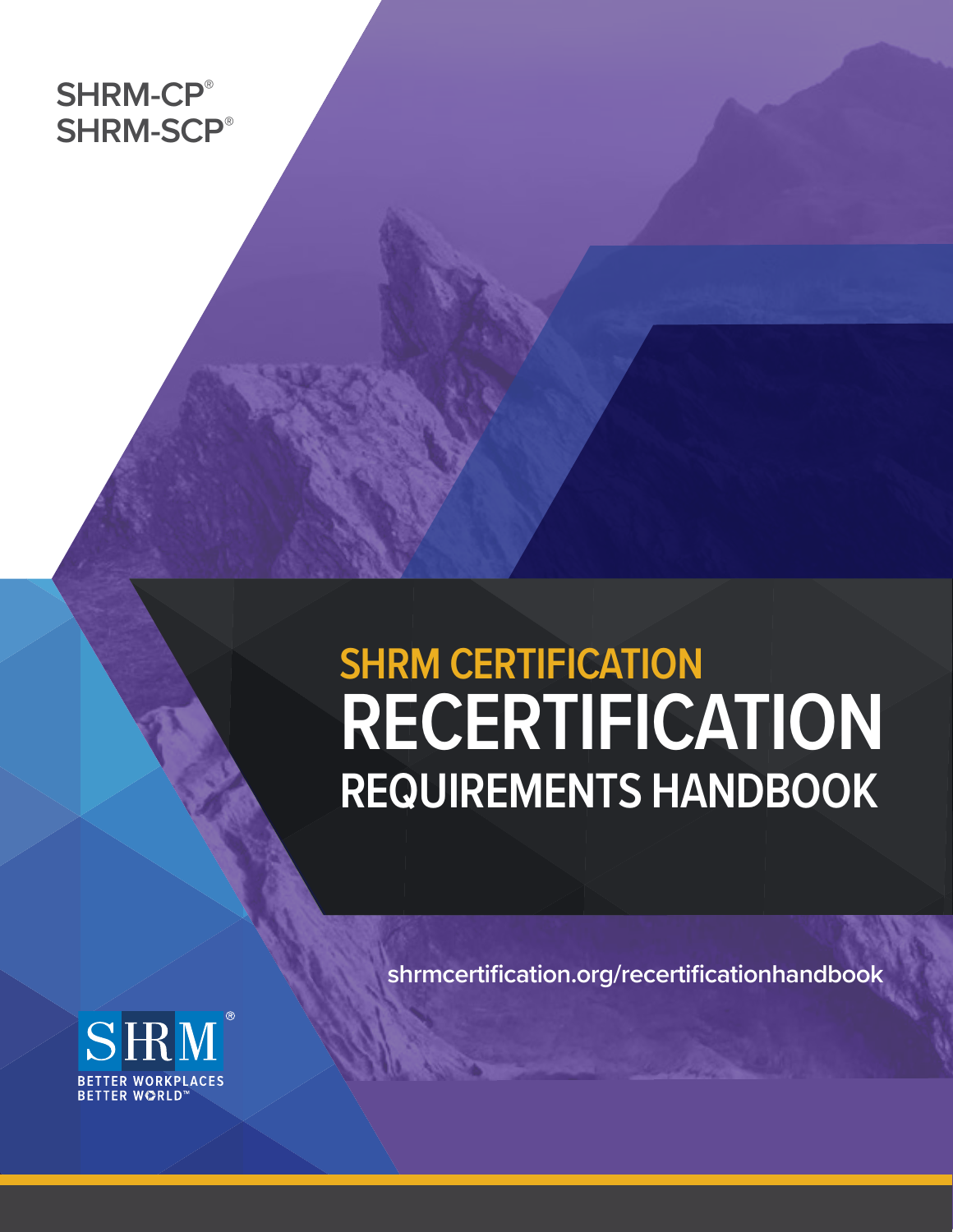### **ENTERING YOUR PROFESSIONAL DEVELOPMENT CREDITS (PDCs)**

#### **STEP 1**

Log in to **portal.shrm.org** and enter your SHRM login e-mail address and password.

#### **STEP 2**

Click on "Add PDCs" and then choose the related PDC category:

- **Advance Your Education**
- **Advance Your Organization**
- **Advance Your Profession**

**STEP 3**

#### In the **Advance Your Education** category, input the Activity ID (if one was provided), click "Search" and view the populated activity details. Confirm that this information is correct. Click "Submit" to save the PDCs in your Certification Portal.

If an Activity ID was not provided, or for PDCs that fall under the **Advance Your Organization** or **Advance Your Profession** categories, manually input the information requested.

#### **STEP 4**

After you've earned 60 PDCs or more, click on the "Apply for Recertification" link. This link will be visible one year into your recertification cycle.

**When entering PDCs, ensure that the activities you enter occurred between the beginning and end dates of your recertification cycle. An activity must be completed before it can be recorded. It is recommended that you enter activities into your portal throughout your cycle versus waiting until the end.** 



Your 3-year recertification cycle ends on the last day of your birth month.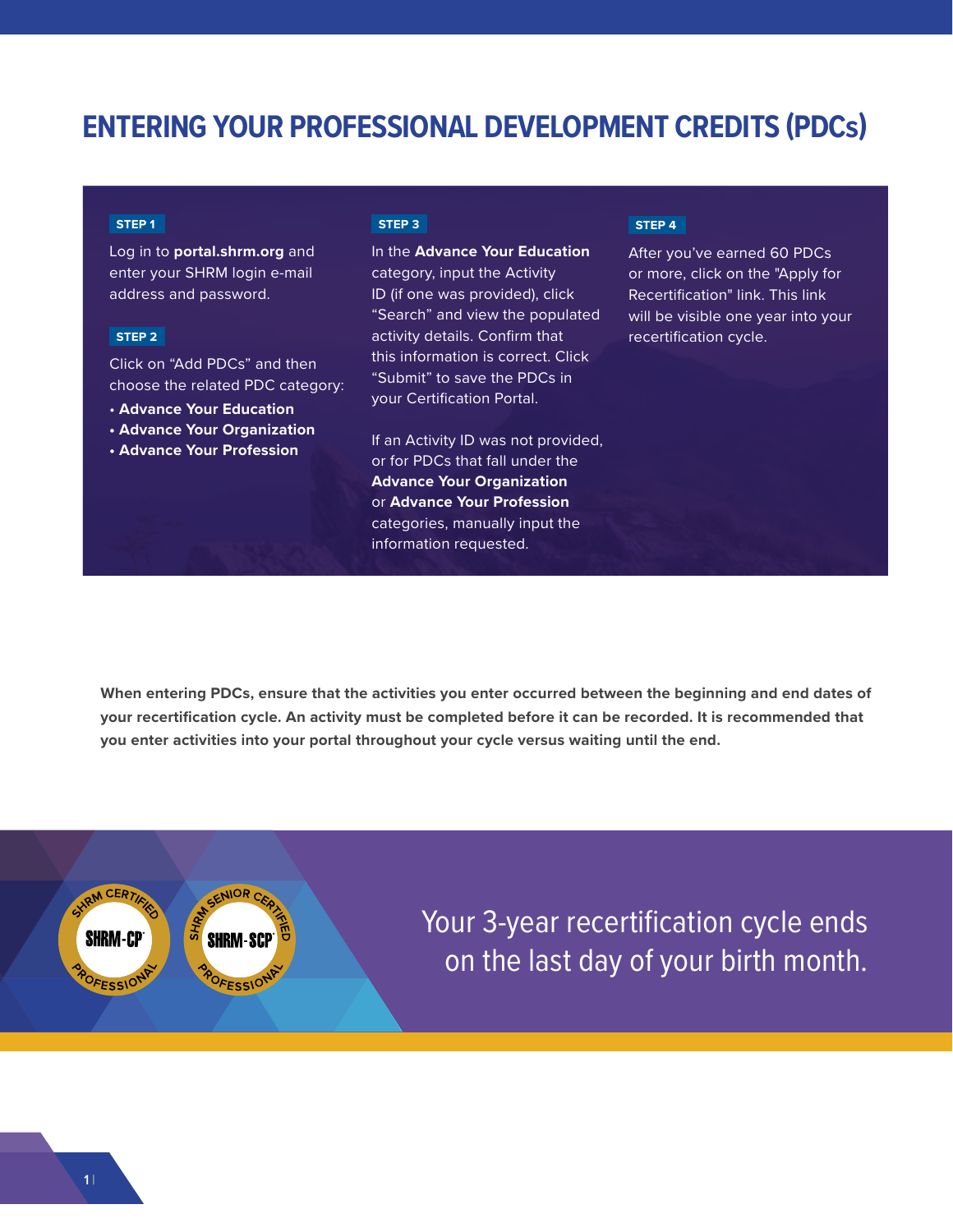### CONTENTS

- **3 The Value of Maintaining Your Credential**
- **3 Recertification Requirements**
- **4 Qualifying Activities**
- **5 Categories of Professional Development Credit**
- **6 Advance Your Education**
- **9 Advance Your Organization**
- **10 Advance Your Profession**
- **14 Submitting Your Completed Recertification Record**
- **16 SHRM Certification App**

SHRM, the Society for Human Resource Management, creates better workplaces where employers and employees thrive together. As the voice of all things work, workers and the workplace, SHRM is the foremost expert, convener and thought leader on issues impacting today's evolving workplaces. With 300,000+ HR and business executive members in 165 countries, SHRM impacts the lives of more than 115 million workers and families globally. Learn more at [SHRM.org](http://SHRM.org) and on Twitter @SHRM.

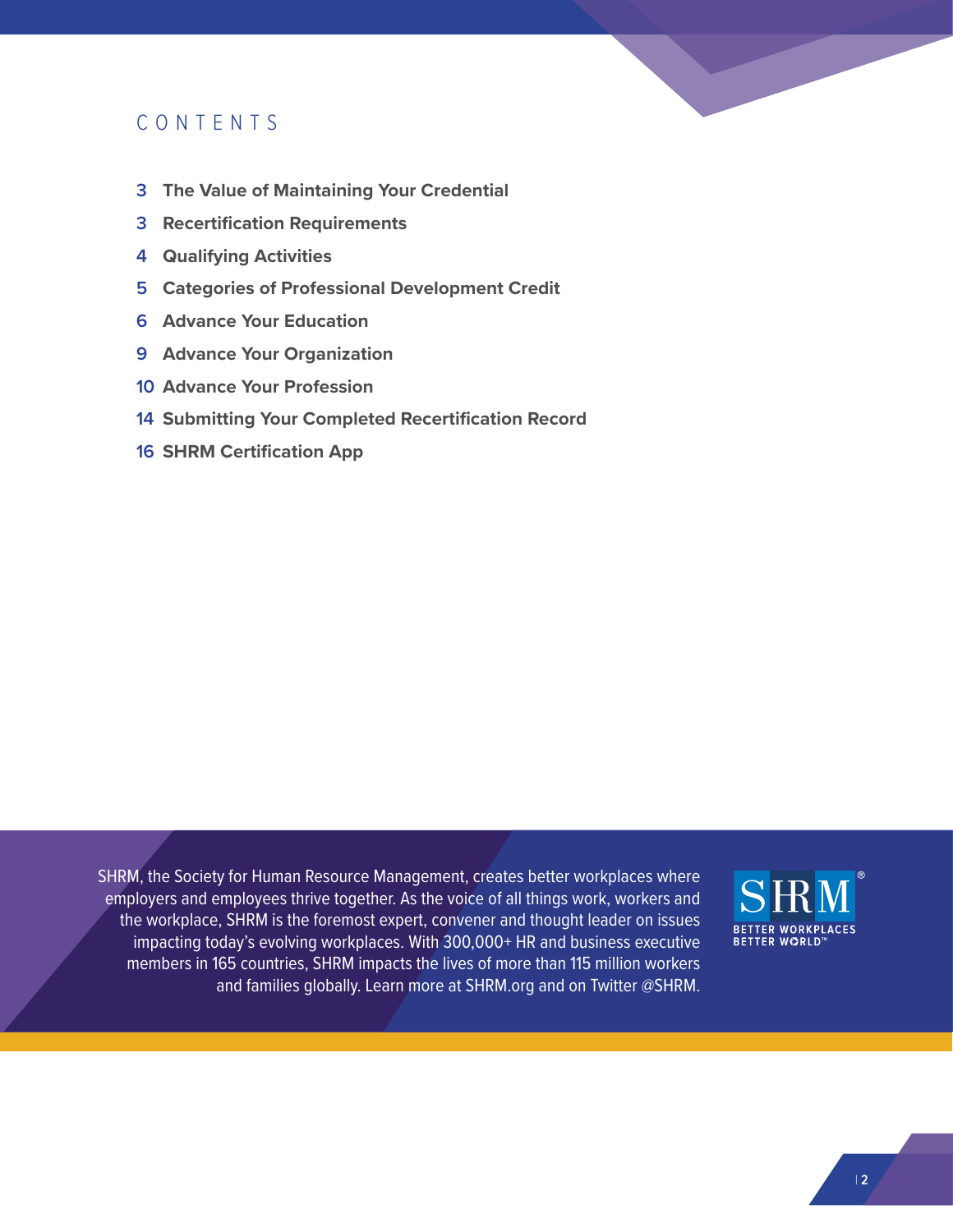### **THE VALUE OF MAINTAINING YOUR CREDENTIAL**

Earning your SHRM certification credential proves your competence in the HR field and your dedication to the profession. Maintaining the credential shows that you are committed to self-improvement, continued growth and development, and to HR excellence. Because the HR profession is constantly evolving, it is important for certified professionals to stay at the top of their game and maintain their relevance.

The SHRM Body of Competency and Knowledge™ (SHRM BoCK™) is the foundation of the SHRM certification program. The SHRM BoCK describes the behavioral and technical competencies that HR professionals need for effective job performance.

SHRM certification credential-holders maintain their credential by engaging in professional development activities that relate to the behavioral competencies and HR knowledge areas identified in the SHRM BoCK. The incorporation of competencies into the SHRM BoCK greatly expands the range of activities that qualify for professional development credits (PDCs).

By encouraging HR professionals to continually enhance their expertise, the SHRM recertification process increases the value of the SHRM credentials to the HR profession and the business community at large. By embodying the twin aspects of modern HR practice, *competency* and *knowledge*, the SHRM-CP and SHRM-SCP represent the highest standard of HR certification.

### **RECERTIFICATION REQUIREMENTS**

 **AS A SHRM CERTIFICATION-HOLDER YOU HAVE TWO OPTIONS FOR RECERTIFICATION:**

- **» Option 1:** Earn 60 professional development credits (PDCs) within your 3-year recertification cycle.
- **» Option 2:** Re-take the certification exam within the last year of your recertification cycle.

Both options must be achieved by your recertification end date (last day of your birth month). Failure to recertify will result in the revocation of your SHRM-CP or SHRM-SCP credential.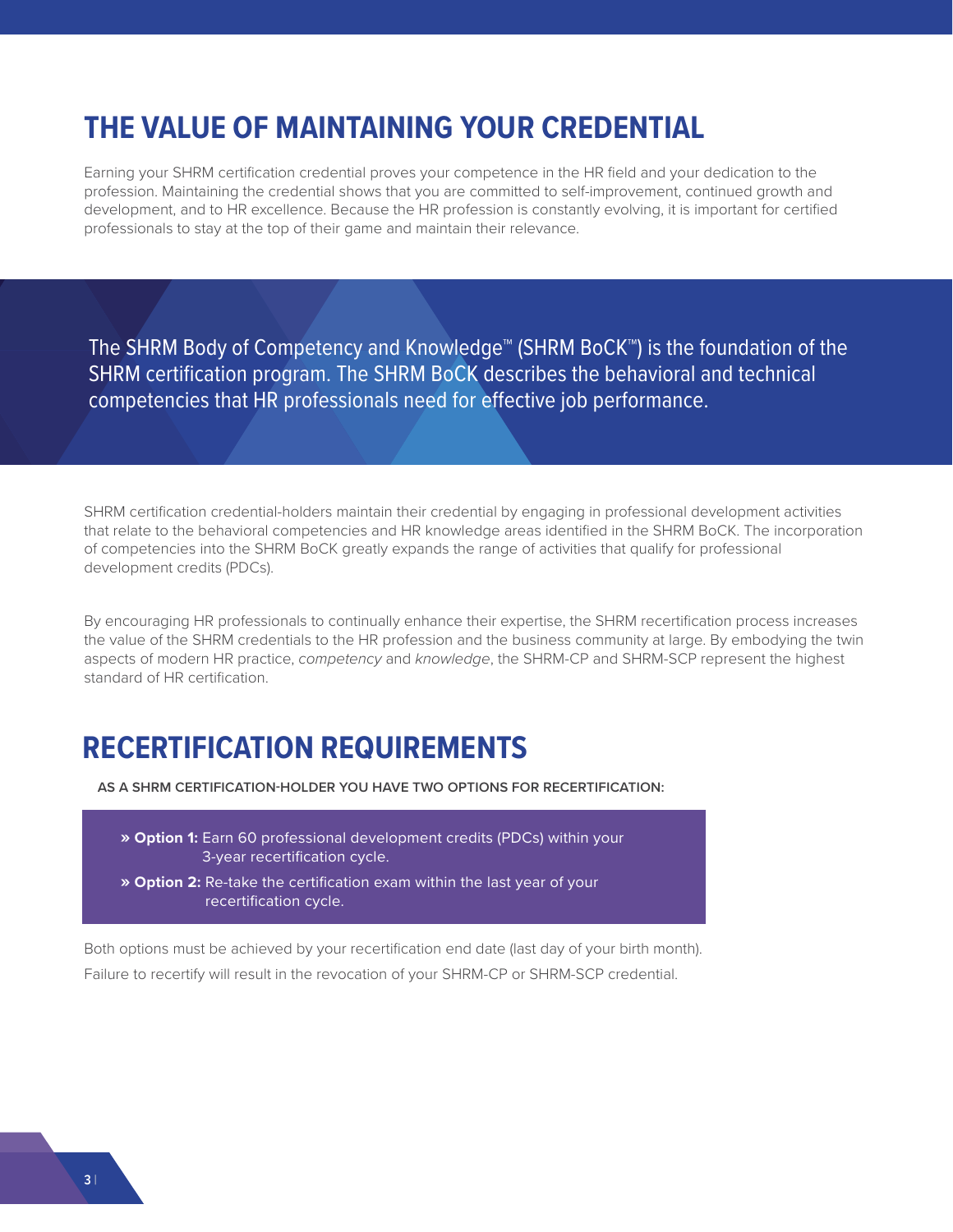

# **QUALIFYING ACTIVITIES**

**SHRM-CP** and **SHRM-SCP** credential-holders earn recertification credits by participating in professional development activities related to elements of the SHRM BoCK. The SHRM BoCK organizes eight behavioral competencies into three clusters:

- **• Leadership** (*Leadership & Navigation, Ethical Practice*)
- **• Interpersonal** (*Relationship Management, Communication, Global & Cultural Effectiveness*)
- **• Business** (*Business Acumen, Consultation, Critical Evaluation*)

And 15 HR functional areas into three knowledge domains:

- **• People** (HR Strategic Planning, Talent Acquisition, Employee Engagement & Retention, Learning & Development, Total Rewards)
- **• Organization** (Structure of the HR Function, Organizational Effectiveness & Development, Workforce Management, Employee & Labor Relations, Technology Management)
- **• Workplace** (HR in the Global Context, Diversity & Inclusion, Risk Management, Corporate Social Responsibility, U.S. Employment Law & Regulations\*)

#### **Figure 1: The SHRM Body of Competency & Knowledge (SHRM BoCK)**



**The SHRM BoCK greatly expands the scope of professional development activities that qualify for recertification credit. Because competencies are included in the SHRM BoCK, many educational programs not directly tied to human resource management will qualify for PDCs.**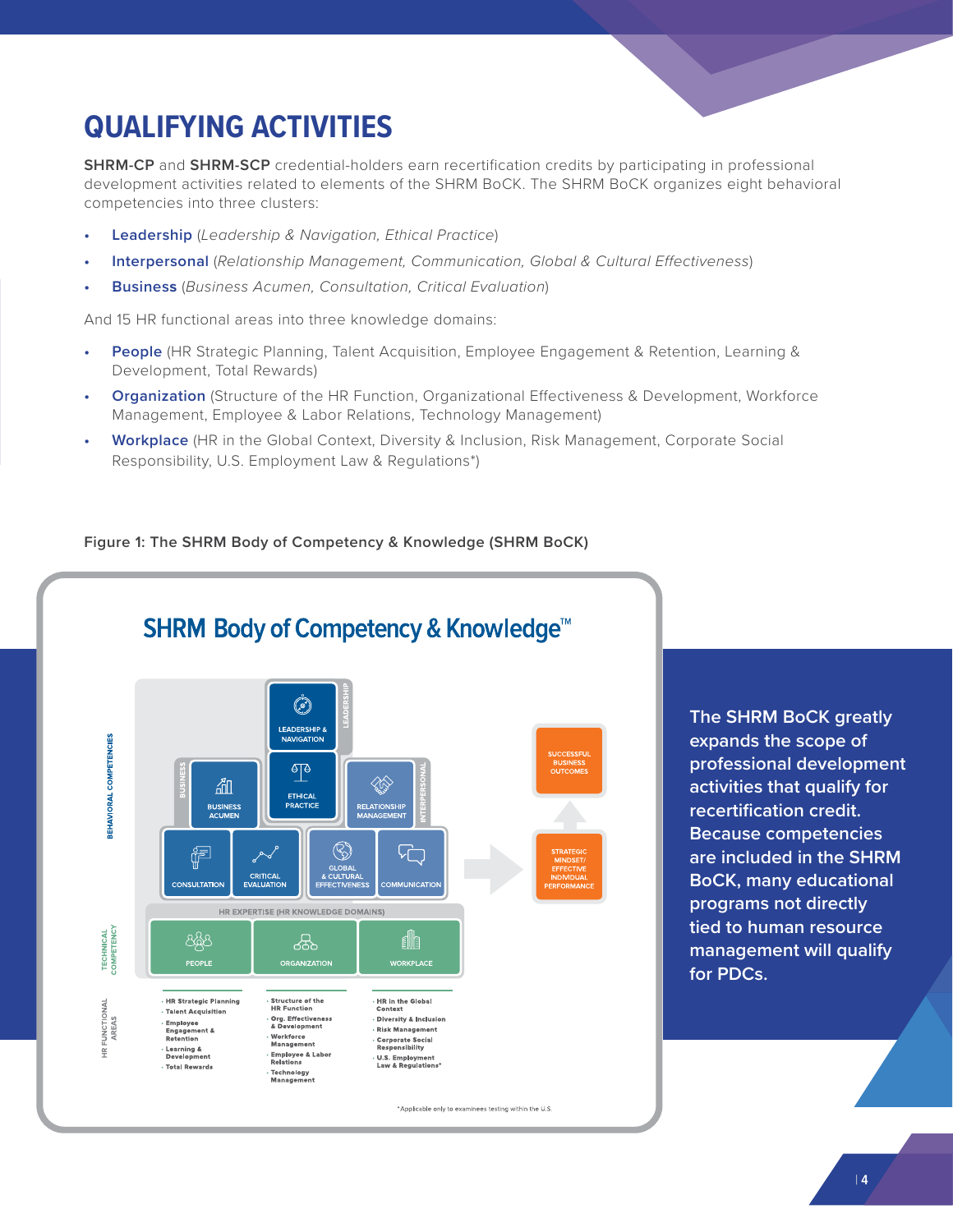### **CATEGORIES OF PROFESSIONAL DEVELOPMENT CREDIT**

SHRM has addressed the needs of HR professionals by creating three categories from which SHRM-CP and SHRM-SCP credential-holders may earn recertification credits: Advance Your Education, Advance Your Organization and Advance Your Profession. These categories align with the SHRM BoCK's primary premise of supporting an HR professional's efforts to develop a strategic mindset, drive successful business outcomes and advance the HR profession.

| <b>PDC CATEGORY</b>                      | <b>DESCRIPTION/EXAMPLES</b>                                                                                                                                                                                                                                                                                                                    | <b>PDC MAXIMUM</b><br>(per recertification period) |
|------------------------------------------|------------------------------------------------------------------------------------------------------------------------------------------------------------------------------------------------------------------------------------------------------------------------------------------------------------------------------------------------|----------------------------------------------------|
| <b>Advance Your</b><br><b>Education</b>  | Instructor-led or self-paced continuing education activities, including:<br>• Conferences<br>• Seminars/workshops<br>• College/university courses<br>• Virtual learning (instructor-led)<br>• Chapter programs<br>• E-learning (self-paced)<br>· Videoconferences<br>• Webcasts<br>• Books and e-books<br>• Podcasts<br>• HR Magazine articles | No maximum                                         |
| <b>Advance Your</b><br>Organization      | Supervisor-endorsed work projects that:<br>• Meet or support organizational goals and demonstrate or advance<br>your capabilities in one or more of the HR competencies                                                                                                                                                                        | 20 PDCs                                            |
| <b>Advance Your</b><br><b>Profession</b> | Thought leadership and volunteer activities that contribute to the<br>development of the HR profession and the community:<br>• Research, writing and publishing<br>• Professional membership<br>• Volunteer leadership roles<br>• Test-item development project work<br>• Speaking at conferences                                              | 30 PDCs                                            |

TRACK YOUR PDCs IN YOUR CERTIFICATION PORTAL AT **[PORTAL.SHRM.ORG](https://portal.shrm.org/Login.aspx?ReturnUrl=/Profile/Default.aspx)**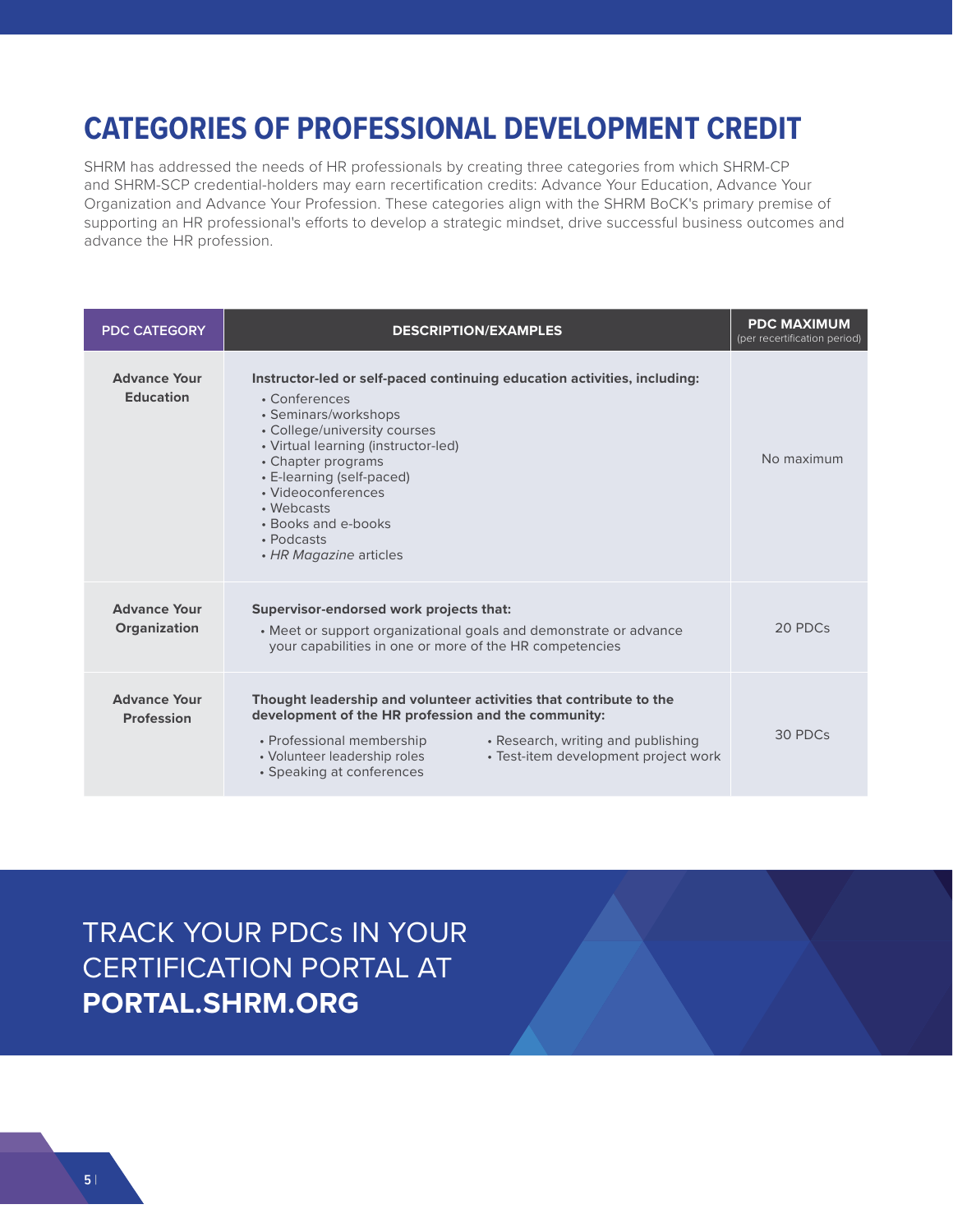

# **ADVANCE YOUR EDUCATION**

#### **No PDC maximum for instructor-led or self-paced continuing education activities, per 3-year recertification cycle.**

SHRM recognizes the value of professional development through lifelong learning and supports formats that cater to individual learning needs and preferences. Activities that fall within this category are described below. Qualifying continuing education programs must be related to the HR behavioral competencies or knowledge domains outlined in the SHRM BoCK.

#### **CONFERENCES, SEMINARS AND WORKSHOPS**

You may earn recertification credit by attending conferences, seminars or workshops that relate to the behavioral competencies or HR knowledge domains outlined in the SHRM BoCK.

#### **PDC Allocation**

In cases where activity codes are not provided, the number of PDCs is calculated based on the actual time spent in session(s). Sessions must be at least 1 hour in length. Beyond the first hour, additional time is calculated in 15-minute increments. Each 15-minute increment = .25, or a quarter of one hour.

Credit is not awarded for time spent eating meals or taking breaks. Professional development programs held during working lunches are acceptable provided they are a minimum of 1 hour in length.

#### **COURSES TAKEN FOR DEGREE PROGRAMS**

#### **No PDC maximum for graded courses, 10 PDC maximum for ungraded courses, per 3-year recertification cycle**

You may earn recertification credit by taking an undergraduate or graduate course from an accredited college or university. If the course is graded, you must earn a grade of C or better to receive recertification credit.

Qualifying content need not be related to an HR-specific knowledge domain but must align with the SHRM BoCK behavioral competencies.

#### *Examples:*

- ›› Statistics course (relates to *Critical Evaluation* competency)
- ›› Communicating Effectively in Organizations seminar (relates to *Communication* competency)

#### **PDC Allocation**

The number of PDCs per course is calculated as follows:

| Semester system                                | 1 credit hour = 15 PDCs                                                 |
|------------------------------------------------|-------------------------------------------------------------------------|
| Trimester system                               | 1 credit hour = 12 PDCs                                                 |
| Quarter system                                 | 1 credit hour $=$ 10 PDCs                                               |
| Audited, ungraded or<br>noncredit-hour courses | 1 credit hour = 10 PDCs (1 course maximum per<br>recertification cycle) |

NOTE: It is the responsibility of the credential-holder to determine the credit system the educational institution is using.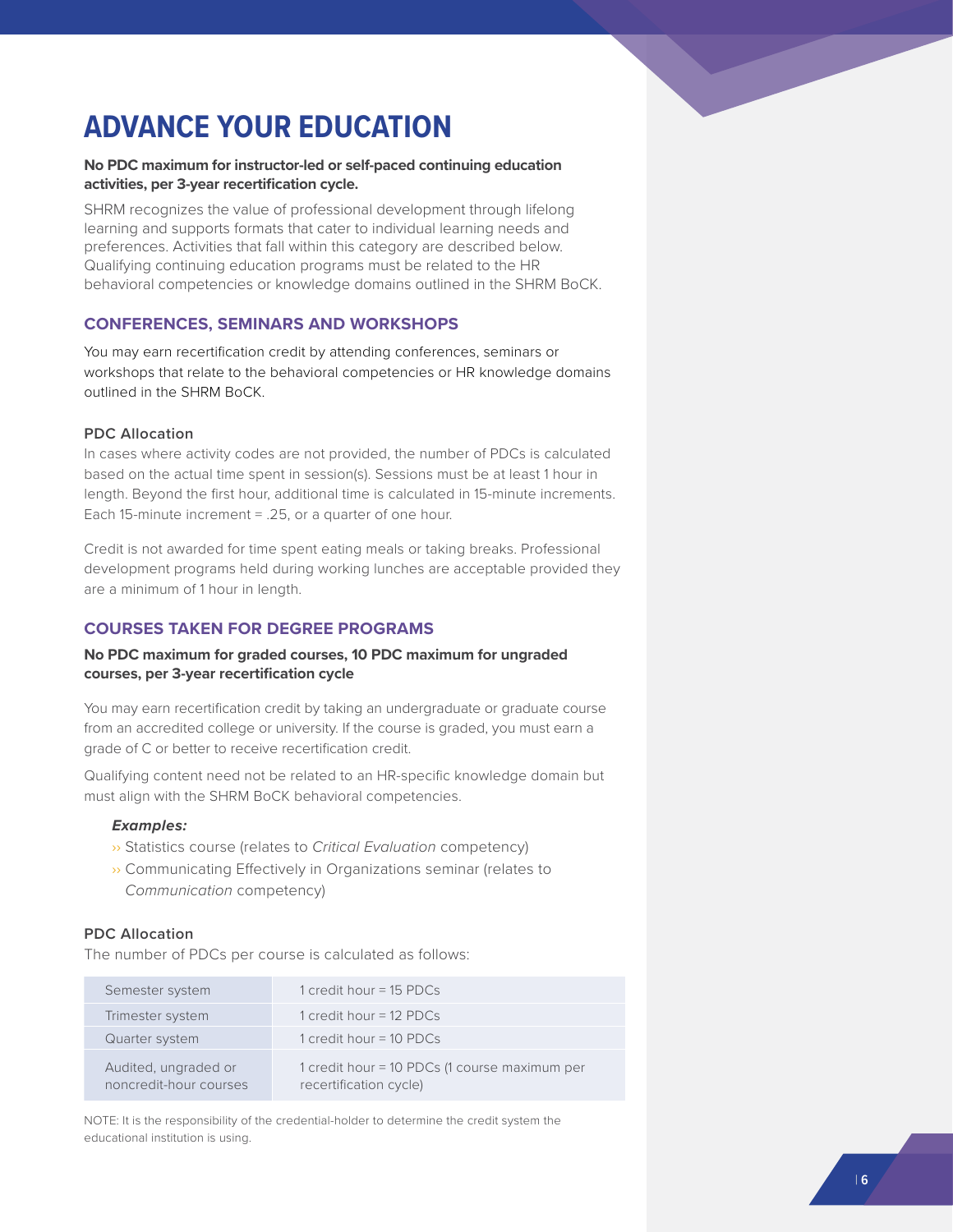#### **CONTINUING EDUCATION UNITS AND CONTINUING LEGAL EDUCATION**

SHRM recognizes programs for which the International Association for Continuing Education and Training (IACET) has awarded continuing education units (CEUs). SHRM also recognizes continuing legal education (CLE) programs.

#### **PDC Allocation**

The number of PDCs per IACET CEU-awarded program is calculated as follows:

 $\rightarrow$  1 CEU = 10 PDCs

The number of PDCs per CLE program is calculated as follows:

 $\rightarrow$  1 CLE = 1 PDC

#### **E-LEARNING, VIDEOCONFERENCES, WEBCASTS AND PODCASTS**

Self-paced/self-directed/e-learning programs are programs that do not require realtime interaction or engagement with a live instructor or other participants.

#### **PDC Allocation**

The number of PDCs for self-paced learning activities is calculated based on the actual educational time spent in the activity. Activity must be at least 1 hour in length. Beyond the first hour, additional time is calculated in 15-minute increments. Each 15-minute increment = .25, or a quarter of one hour.

### **Chapter membership equals more PDC earning opportunities!**

Dual membership in SHRM and a SHRM local chapter provides greater opportunities to network, connect, learn and earn PDCs!

Use the Chapter Locator on **[shrm.org/chapters](http://shrm.org/chapters)** to find a chapter near you.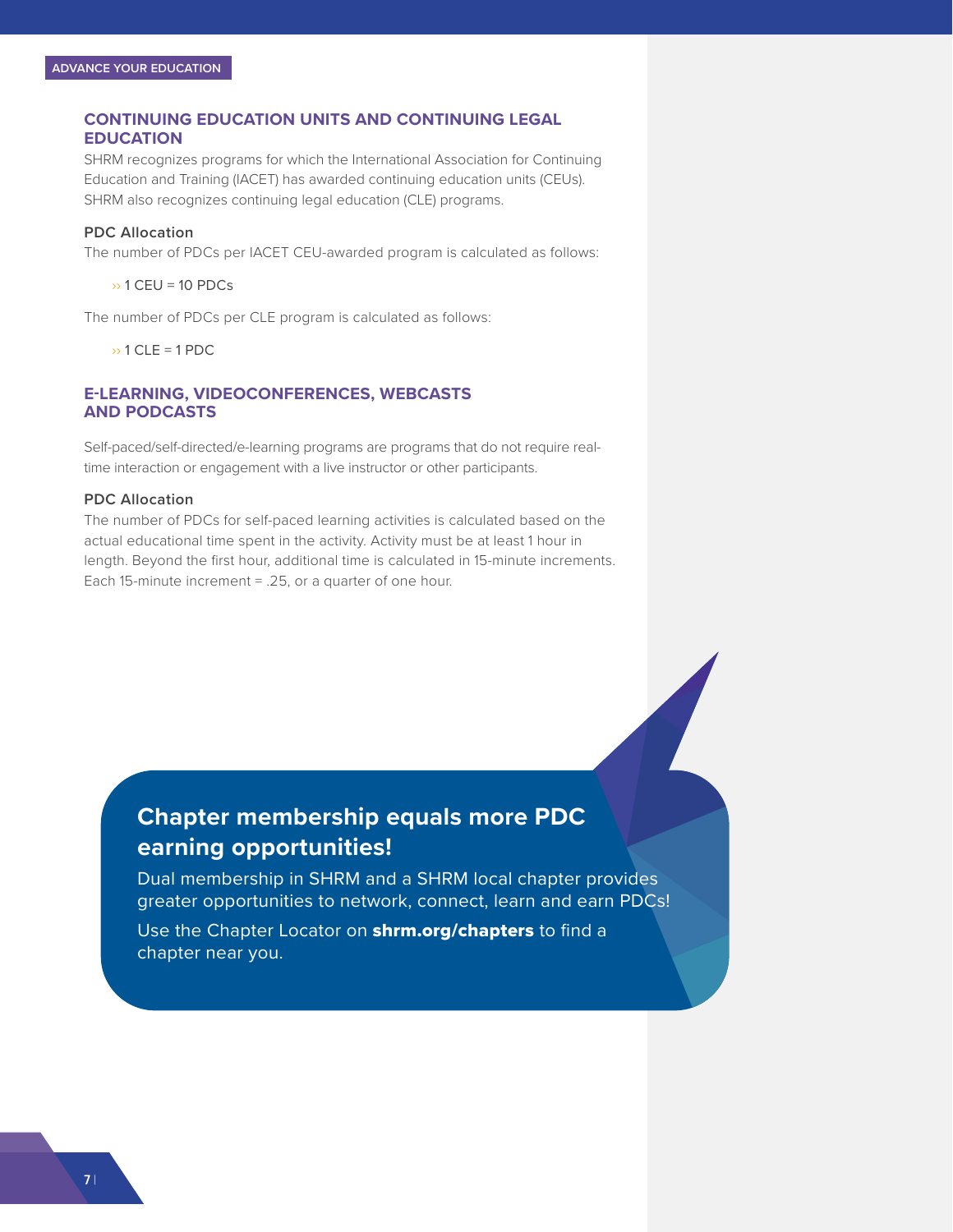#### **SHRM-APPROVED BOOKS AND E-BOOKS**

You may earn recertification credit by reading books that SHRM has identified as credit-worthy for their appropriate subject matter content, taking the associated quizzes, and scoring 70% or better. Qualifying books are listed at **<shrmstore.shrm.org>**.

#### **PDC Allocation**

PDC calculation for books and e-books is as follows:

Book quiz score of 70% or better = 3 PDCs per book

#### **Acceptable Documentation for Advance Your Education**

- >>>>>> Certificate of successful completion of a workshop, seminar, virtual learning (instructor-led) or chapter program, and/or timed agenda.
- >> Copy of conference program guide or agenda.
- >> Transcript for a university or college course.
- >> Record documenting successful completion of an associated quiz or related program material for self-paced activities, including e-learning, videoconferences, webcasts, books and e-books.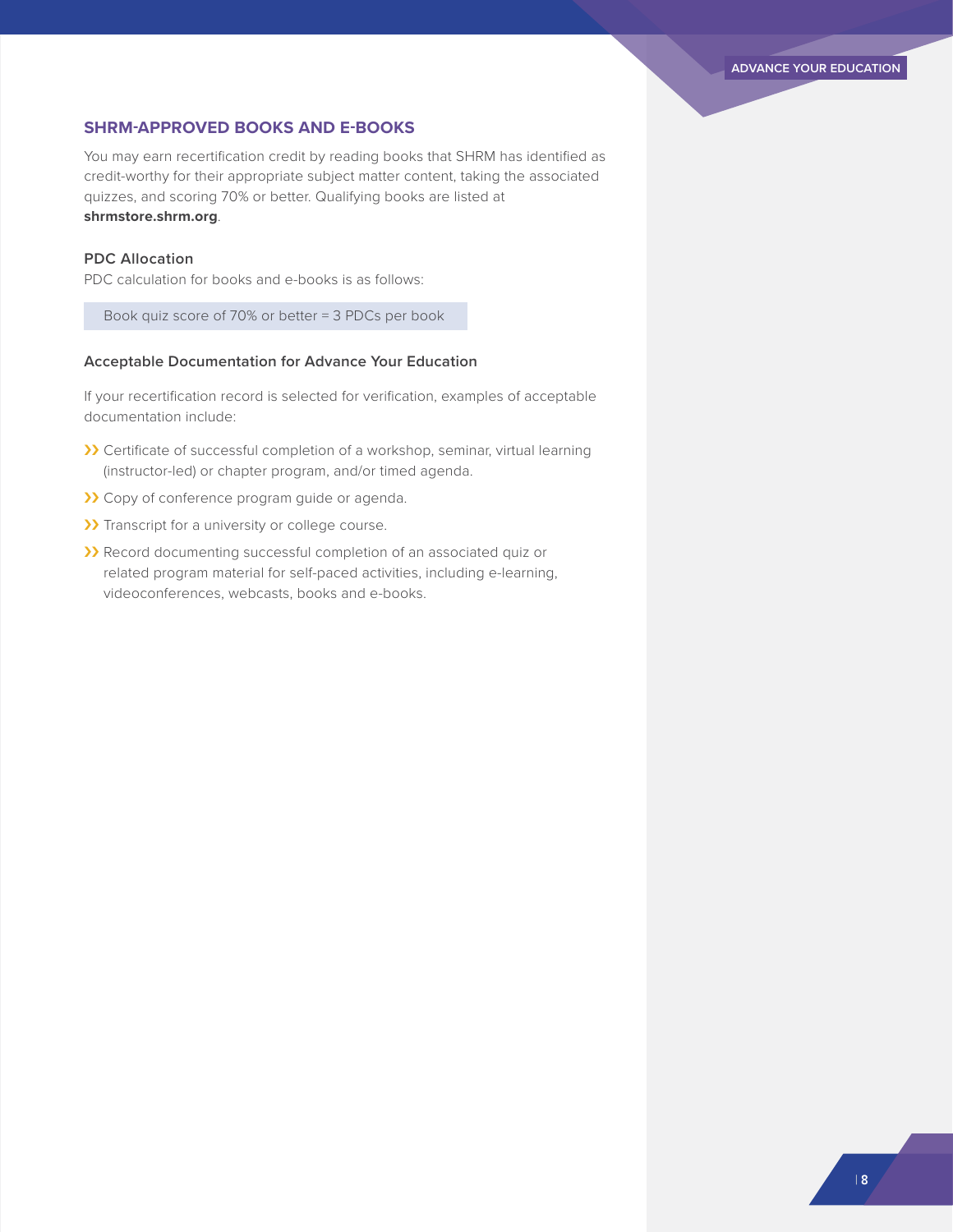### **ADVANCE YOUR ORGANIZATION**

#### **20 PDC maximum per 3-year recertification cycle**

SHRM recognizes the value of your activities in the workplace that contribute to the continued success of your organization and to your growth as an HR professional.

#### **WORK PROJECTS**

You may earn recertification credit for projects you worked on that meet or support organizational goals and provide opportunities to advance your capabilities in the HR behavioral competency areas.

To be awarded credit, you must provide a brief write-up detailing the specifics of the project including information about the project's effect on your organization's goals and objectives, the role you played supporting the effort, which HR behavioral competencies were used, and how they were applied.

A template for your write-up is included in the instructions of the Advance Your Organization section of the certification portal.

#### **PDC Allocation**

Qualifying projects fall into one of two categories. The number of PDCs for each type of work project is as follows:

| 10 PDCs for the completion of an    |           | 20 PDCs for the completion of an |  |
|-------------------------------------|-----------|----------------------------------|--|
| HR-related project that involved    |           | HR-related project that involved |  |
| 50+ hours of work                   |           | 100+ hours of work               |  |
| <b>Example:</b>                     | <b>or</b> | <b>Example:</b>                  |  |
| Designing and implementing a        |           | Researching, designing and       |  |
| new initiative to promote diversity |           | implementing a new compensation  |  |
| and inclusion (relates to Global &  |           | program (relates to Relationship |  |
| Cultural Effectiveness competency)  |           | <b>Management and Critical</b>   |  |

*Evaluation* competencies)

**NOTE:** Due to the COVID-19 situation, SHRM has revised work project requirements to focus only on the number of hours dedicated to the implementation and completion of a qualified project. System adjustments are in progress. As a short-term workaround, please enter a 3-month or 6-month date span that aligns with your cycle when adding your work project activity to your record.

#### **Acceptable Documentation for Advance Your Organization**

- >> Executive summary of the work project, including the project objectives, time frame and hours spent.
- ›› Letter from your supervisor verifying the dates and hours of the project and how it aligned to organizational goals and the SHRM BoCK.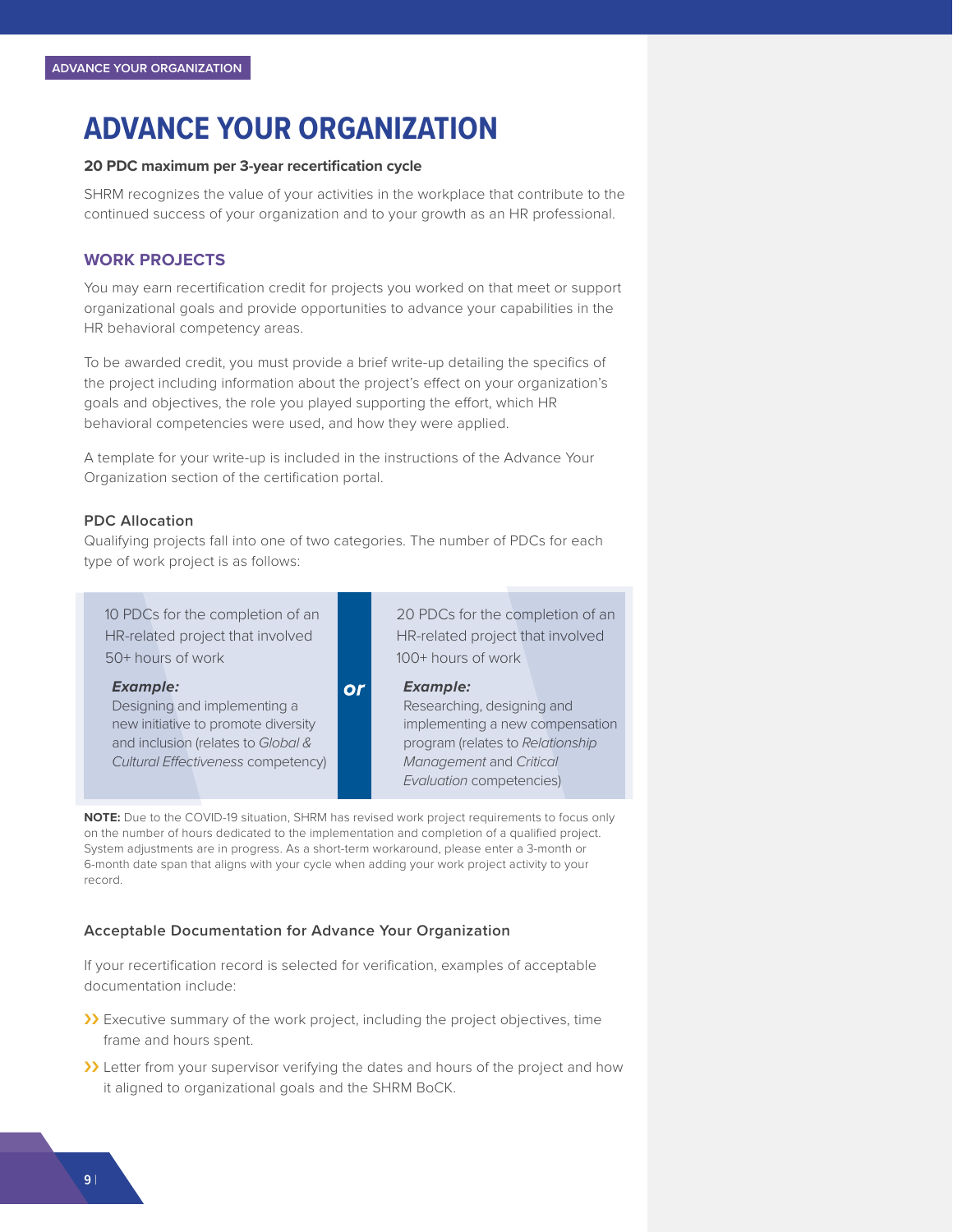### **ADVANCE YOUR PROFESSION**

#### **30 PDC maximum per 3-year recertification cycle**

SHRM recognizes the value of activities that contribute to the continued development of the HR profession and the community. These include thought leadership activities, such as making presentations, teaching, research, authorship and volunteering..

#### **PRESENTATIONS**

You may earn recertification credit by creating and presenting educational content based on the behavioral competencies and HR functional areas outlined in the SHRM BoCK.

The following limitations apply:

- >> Credit is awarded only for the first time the presentation is made during a recertification cycle. The same presentation can be made during the next recertification cycle if the content has substantially changed.
- >> Credit is not awarded for presenting updates on company policies.

#### **PDC Allocation**

The number of PDCs for presentations is calculated as follows:

- $\lambda$  1 hour of presenting including preparation time = 2 PDCs
- >>>>>>> A maximum of 20 PDCs are awarded for presentations that span more than 10 educational hours.

#### *Examples:*

- >> Teaching a semester-long course on organizational leadership = 20 PDCs
- >> Presenting a 1-hour-and-15-minute concurrent session at a conference on social media in the workplace = 2.5 PDCs
- >> Making a 3-hour presentation on improving negotiation effectiveness = 6 PDCs

#### **Acceptable Documentation for Presentations**

- >>> Course syllabus that includes name, class times and topics for university/college courses.
- >> Outline for a workshop or seminar being presented with presenter's name and PowerPoint presentation with the presenter's contact information.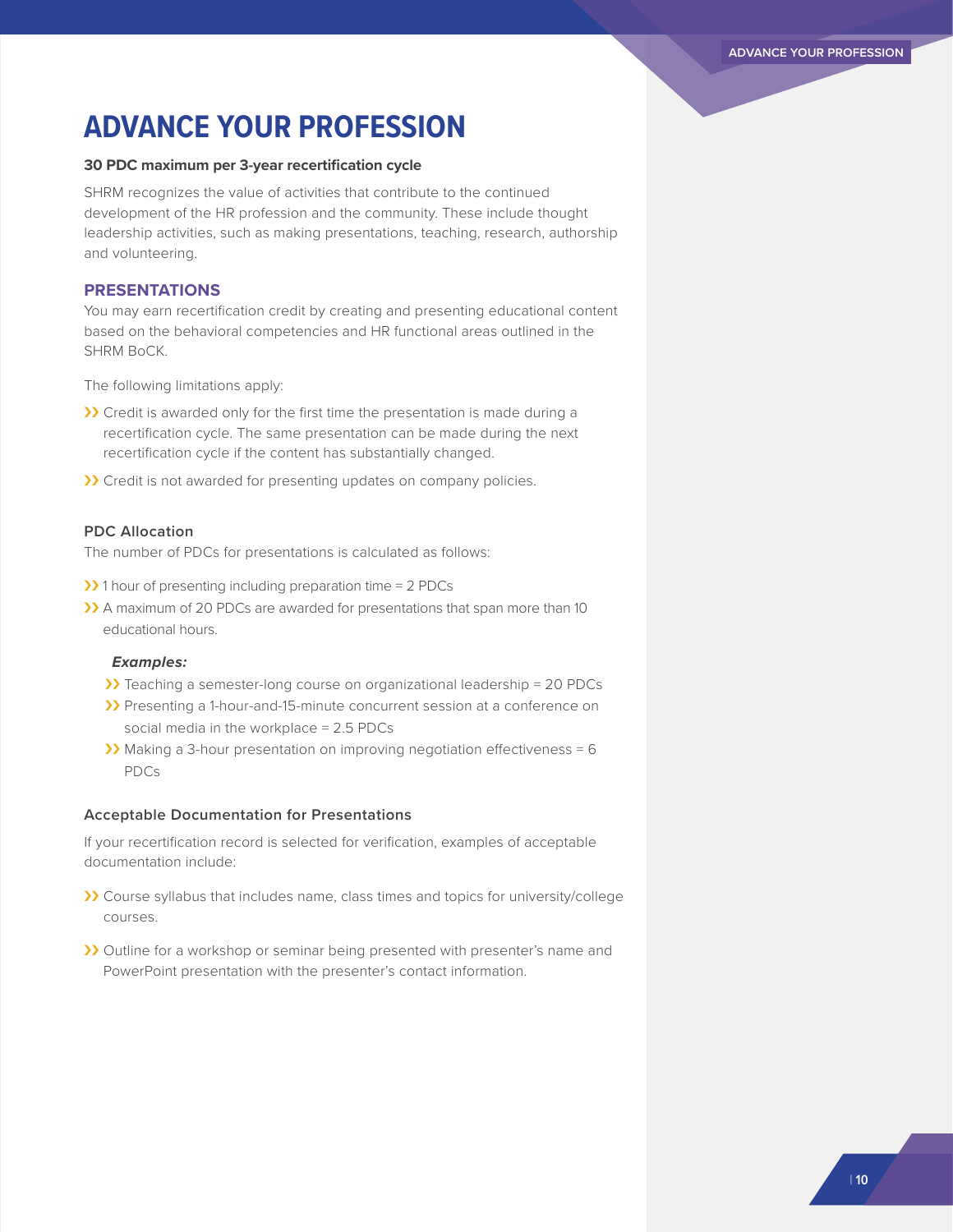#### **RESEARCHING, WRITING AND PUBLISHING**

You may earn recertification credit by:

- >> Conducting primary research on an HR-related competency or knowledge domain and publishing that research.
- ›› Authoring a book, article, white paper or blog post on an HR-related topic published by a third party.

#### **PDC Allocation**

The number of PDCs for research, writing and publishing is as follows:

| Authoring, co-authoring or editing a book                                | 20 PDCs                |
|--------------------------------------------------------------------------|------------------------|
| Authoring, co-authoring or editing an article or<br>other published work | $10$ PDCs              |
| Authoring a white paper or blog post                                     | 1 PDC (6 PDCs maximum) |

- >>>>> Research, writing and publishing activities must occur outside of your own organization.
- >> The content of the materials must:
	- ›› Be related to the SHRM BoCK.
	- ›› Include at least 750 words.
	- ›› Not be solely opinion-based.
	- ›› Include factual information and data analysis.
	- ›› Include at least one reference to an external resource.

#### **Acceptable Documentation for Research, Writing and Publishing**

If your recertification record is selected for verification, examples of acceptable documentation include:

>> Copy of or link to a published article, blog post, white paper, book or research conducted.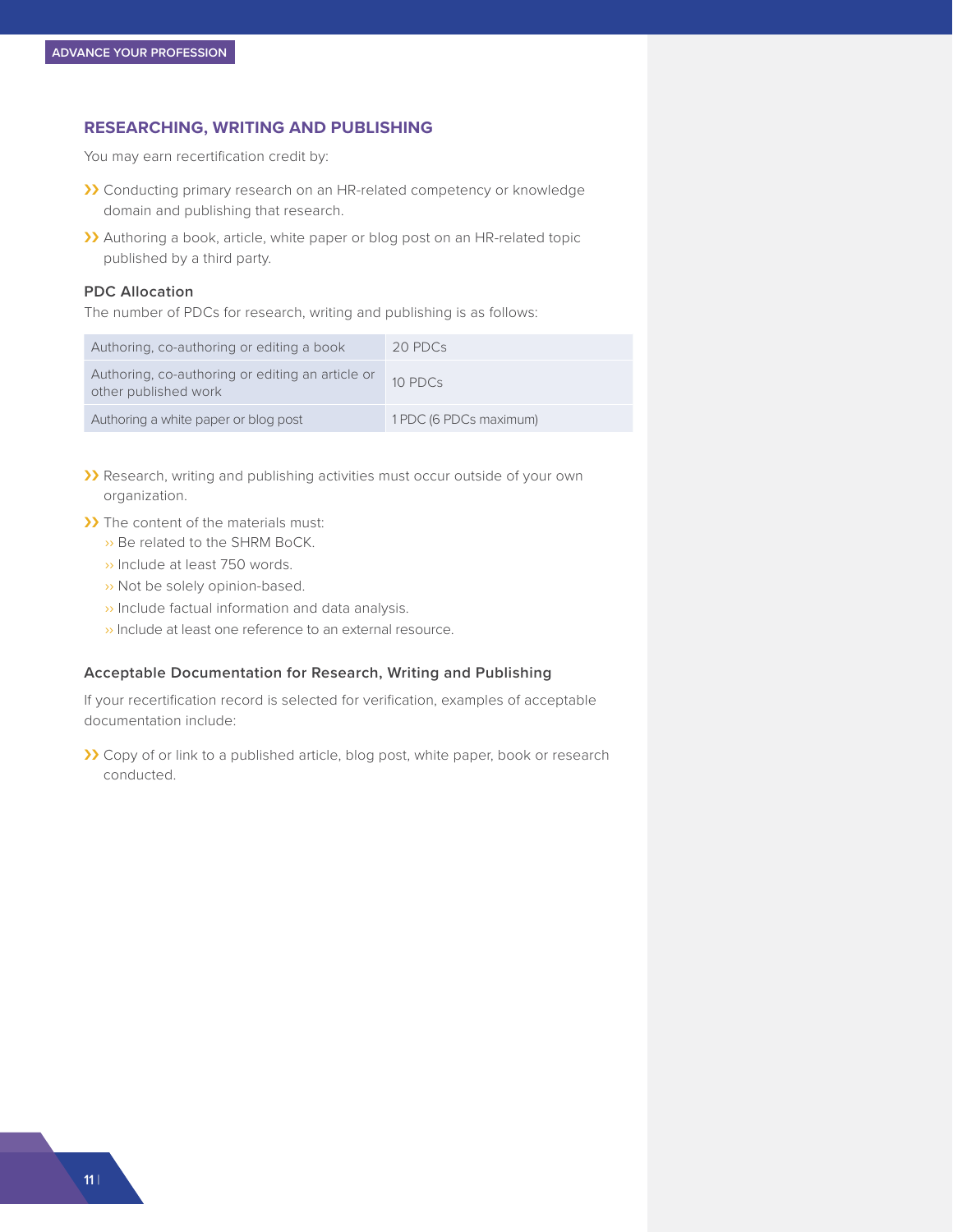#### **VOLUNTEERING**

SHRM recognizes the value of volunteering your time and talent to support HR/ HR-related initiatives for nonprofit organizations. Volunteer activities that qualify for recertification credit are those in which you provide HR services without compensation.

#### *Examples:*

- ›› Serving as a membership chair for your local chapter
- >> Providing HR expertise while serving on the board of a nonprofit organization
- ›› Providing compensation and benefits services for a religious organization

#### **PDC Allocation**

A sampling of volunteer activities with PDC allocations are listed below. You must wait until your volunteer commitment is complete before entering PDCs into the portal.

| Serving as a board member or officer                                           | 5 PDCs per year      |
|--------------------------------------------------------------------------------|----------------------|
| Serving as a committee chair                                                   | 5 PDCs per year      |
| Serving as Chapter/State Council Leader                                        | 5 PDCs per year      |
| Serving as a committee or panel member                                         | 3 PDCs per year      |
| Participating in a formal mentorship program                                   | 3 PDCs per year      |
| Participating in an HR-related focus group                                     | 1 PDC per activity   |
| Participating in an HR survey                                                  | 1 PDC per activity   |
| Participating in a research workshop                                           | 2 PDCs per activity  |
| Writing an HR-related letter or making a call to Congress/state<br>legislature | 1 PDC per activity   |
| Peer-reviewing white papers or articles                                        | 1 PDC per activity   |
| Participating as a member of the SHRM Advocacy Team<br>(A-Team)                | 3 PDCs per year      |
| Participating in Capitol Hill visits                                           | 3 PDCs per year      |
| Serving as an HR Advocacy Captain                                              | 3 PDCs per year      |
| Participating in a SHRM exam or item-development activity                      | 10 PDCs per activity |
| Participating in a SHRM standard-setting or item-review activity               | 3 PDCs per activity  |

#### **Acceptable Documentation for Advance Your Profession Volunteer**

- >> Documentation verifying volunteer position, including name and time frame.
- >> Letter from organization supporting individual's volunteer leadership position.
- >> Certificate of appreciation from supported organization.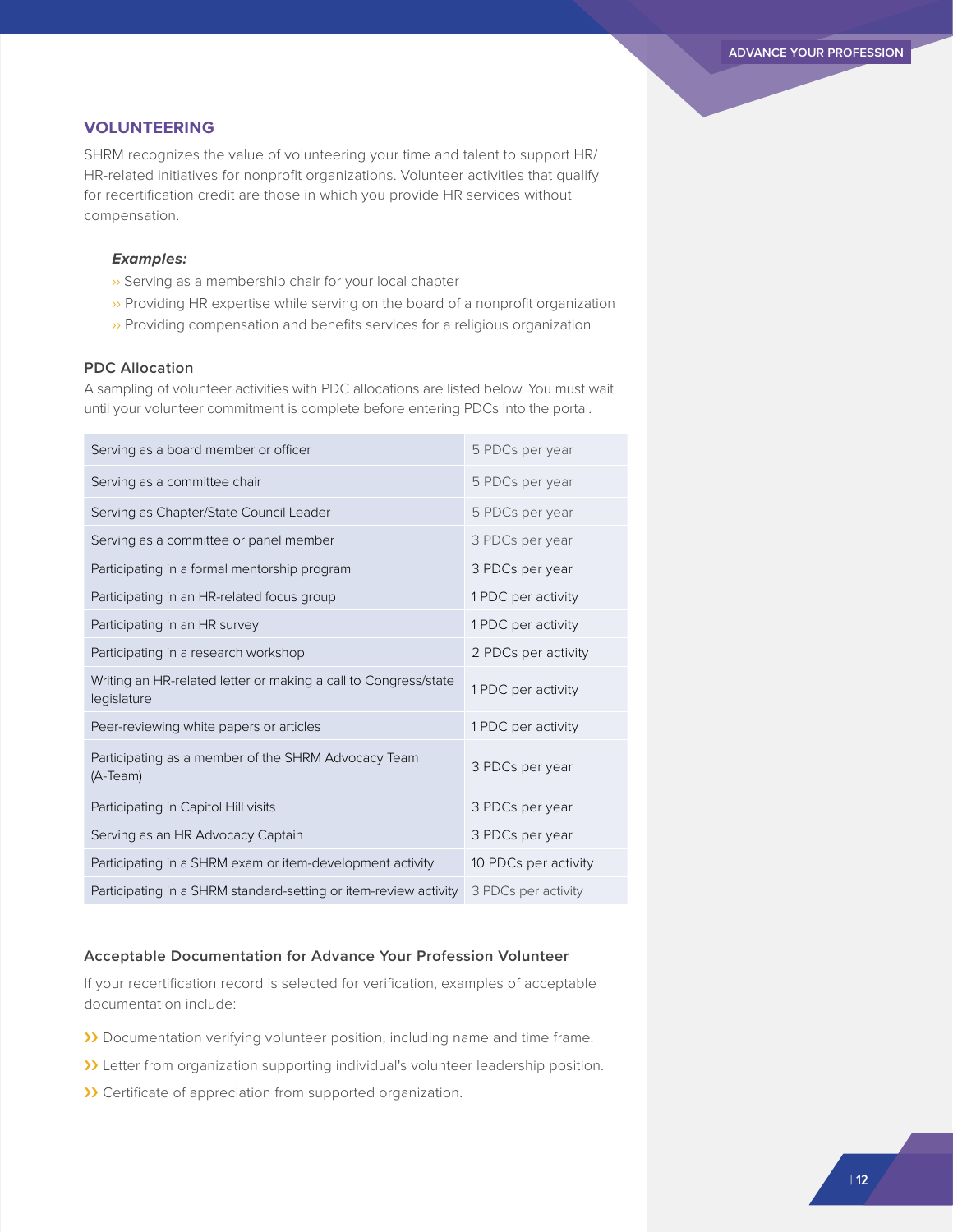#### **PROFESSIONAL MEMBERSHIP**

SHRM recognizes the value of joining the wider community of HR professionals by becoming a member of SHRM or of other HR-related organizations such as:

- >> SHRM HR People + Strategy
- ›› World Federation of People Management Association (WFPMA)
- ›› Chartered Professionals in Human Resources Canada (CPHR)
- >> Human Resources Professionals Association (HRPA)
- >> Association for Talent Development (ATD)
- >> Other national or international HR membership organizations

#### **PDC Allocation**

The number of PDCs for professional membership is as follows:

>> 3 PDCs per year (9 PDCs maximum)

**Note:** SHRM membership credits are auto-uploaded after a full year of membership is completed. PDCs can also be manually entered at the time of initial purchase or renewal.

#### **Acceptable Documentation for Professional Membership**

If your recertification record is selected for verification, examples of acceptable documentation include a copy of your membership card.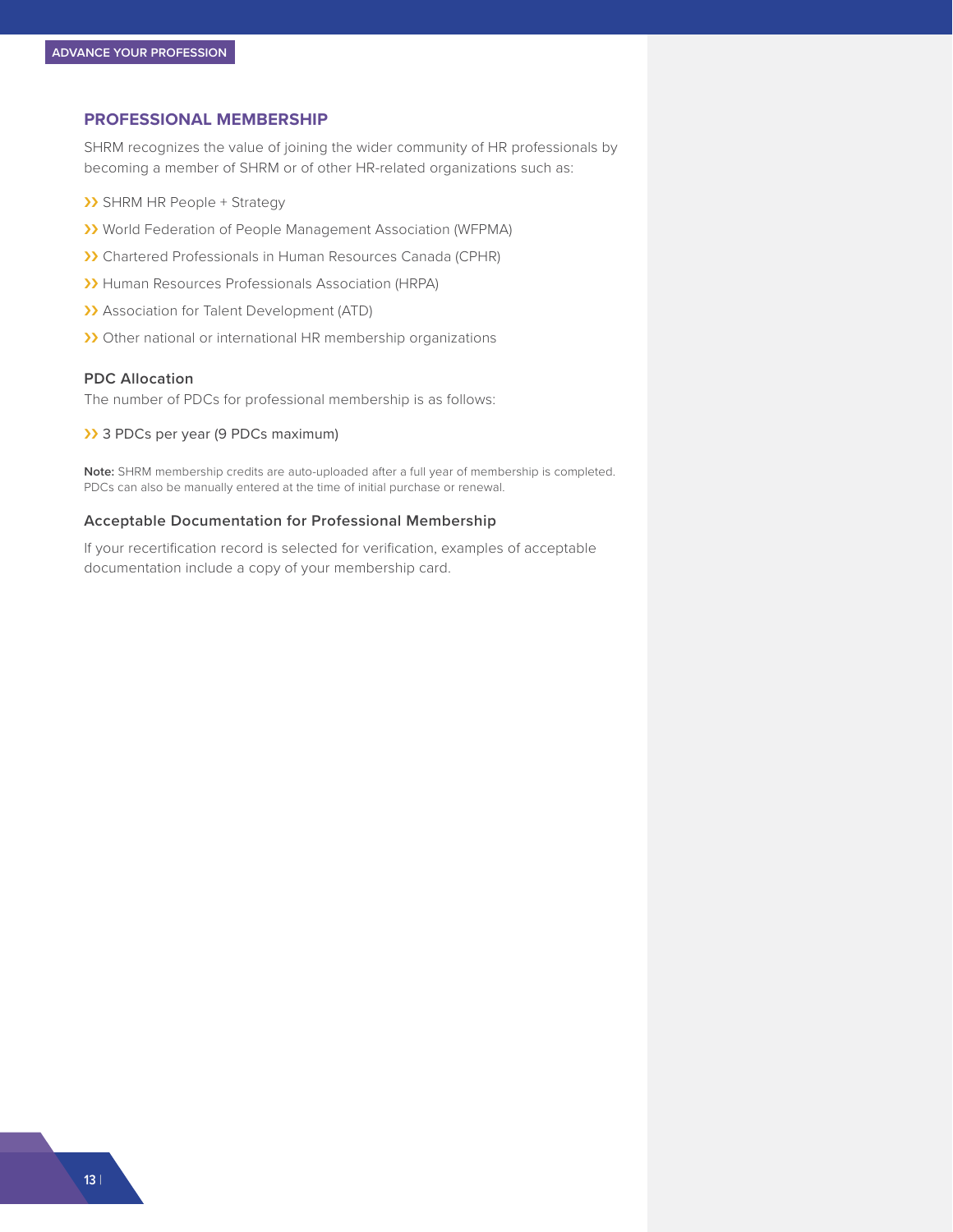# **SUBMITTING YOUR COMPLETED RECERTIFICATION RECORD**

#### **RECERTIFICATION CYCLE DATES**

Your initial recertification cycle begins the day you pass the exam and ends 3 years later, on the last day of your birth month. If you fail to recertify by your end date, you are provided with a 60-day grace period during which to complete the recertification process. Your certification will expire if your recertification process is not completed by the end of your grace period.

#### *Example:*

- ›› Candidate's birth month is July
- ›› Candidate takes and passes the exam on May 3, 2019
- ›› Initial Recertification Cycle Start Date: May 3, 2019
- ›› Cycle End Date: July 31, 2022
- ›› Cycle Expiration Date: September 30, 2022

If you have earned 60 or more PDCs, you may submit your completed recertification record one year into your 3-year recertification cycle. If you recertify early, your end date will not change.

#### **New Recertification Cycle Start Date**

Once your recertification record is complete and has been approved, your new 3-year recertification cycle will begin the NEXT DAY. Your certification end date will remain the last day of your birth month.

#### *Example:*

- ›› Candidate's current recertification cycle starts May 3, 2019, and ends July 31, 2022
- ›› Candidate recertifies on April 28, 2022
- ›› Candidate's NEW 3-year cycle starts April 29, 2022, and ends July 31, 2025

#### **SUBMITTING YOUR RECERTIFICATION CREDITS**

To track your recertification PDCs, please go to **[portal.shrm.org.](http://portal.shrm.org)**

If you participate in SHRM-sponsored activities or events, the applicable PDCs will be auto-uploaded to your certification portal. Auto-uploaded activities will appear in your portal in bold italic.

If you participate in activities or events that are not sponsored by SHRM (for example, those from third-party providers or SHRM affiliates, such as Chapters/State Councils and Education Partners), each activity must be manually added to your account.

#### **Carryover Credits**

If you recertify with more than 60 credits, you are able to carry over up to 20 credits to your new cycle. Carryover credits will be auto-uploaded to the Advance Your Education category in your file following your recertification on a quarterly basis according to the following schedule:

›› Q1 (Jan., Feb., March) – by April 30  $\rightarrow$  Q2 (April, May, June) – by July 31 ›› Q3 (July, Aug., Sept.) – by Oct. 31  $\rightarrow$  Q4 (Oct., Nov., Dec.) – by Jan. 31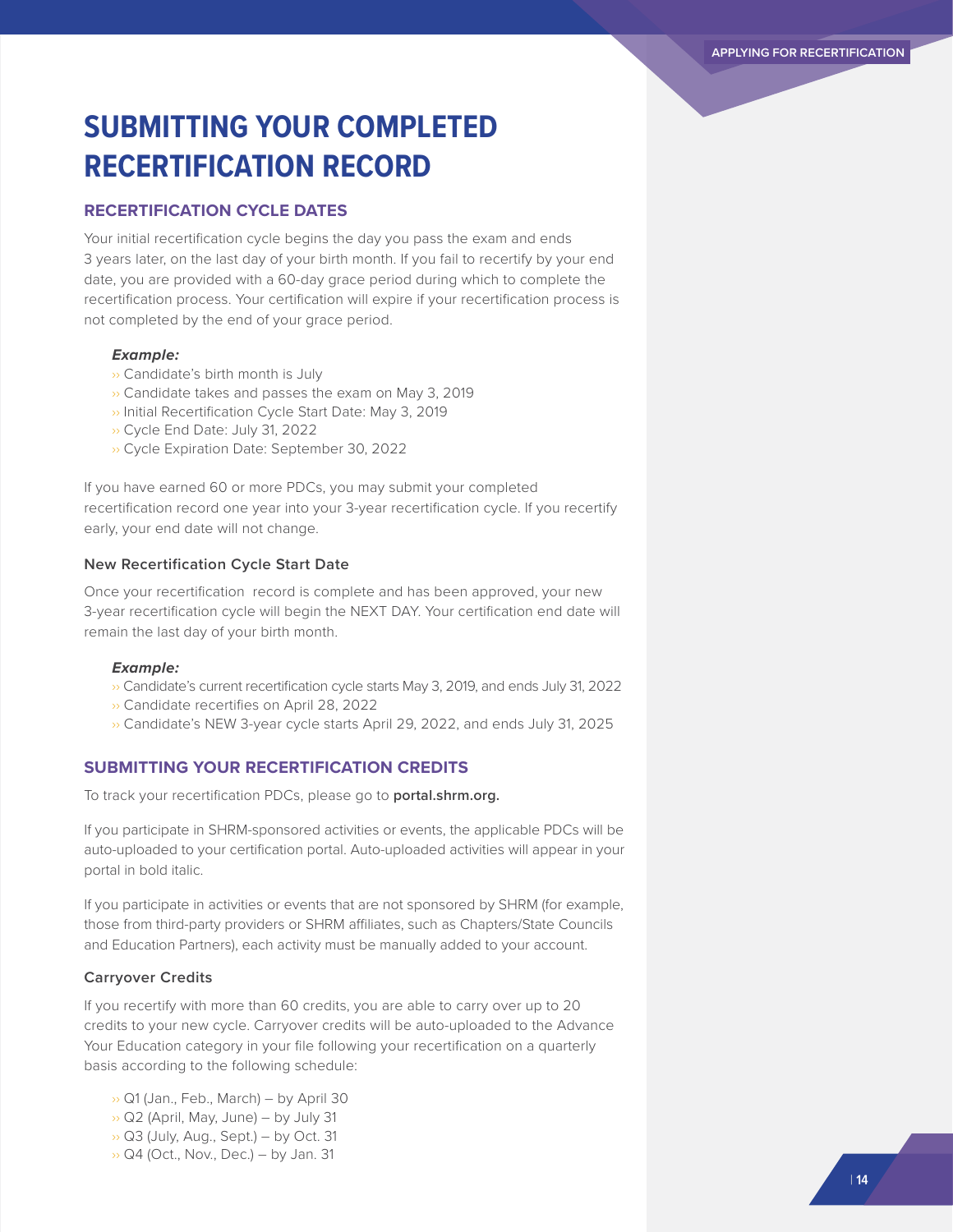#### **RECERTIFICATION SUBMISSION FEE**

SHRM members = \$100 Nonmembers = \$150 The fee is nonrefundable.

#### **RECERTIFICATION BY EXAMINATION**

You have the option to maintain your SHRM certification credential by retaking the certification exam. If you choose this option, you must:

- >> Take the exam no earlier than 12 months prior to the end of your recertification cycle.
- >> Retest at your current level.
- >> Complete the exam application process.
- >> Pay the full examination fee.

If you do not pass the exam, your credential will be revoked, and you will have to reapply to take the exam. Additionally, you will not be able to pursue recertification through PDCs should you be unsuccessful in passing the exam for recertification.

#### **VERIFICATION PROCESS**

To protect the integrity of the SHRM certification program, it is SHRM's practice to conduct verification reviews on a percentage of completed recertification records. If your record is selected for review, you will be required to verify the activities and PDCs entered in your record by providing documentation. With this in mind, we recommend you document your activities and retain your files for up to six months after the end of your recertification cycle. Your SHRM certification credential may be revoked if you are unable to comply with the request.

#### **LATE SUBMISSION**

Completed recertification records are due three years from the date of certification, on the last day of the credential-holder's birth month. Every effort should be made to recertify within that time frame. However, should you fail to complete the recertification process by your recertification end date, you will have 60 days to do so before your credential expires. The 60-day grace period may be used to accumulate additional PDCs. A \$50 nonrefundable late fee will be applied, in addition to the recertification submission fee, at the time of your submission. Failure to complete recertification requirements by the end of the 60-day grace period will result in the revocation of your credential.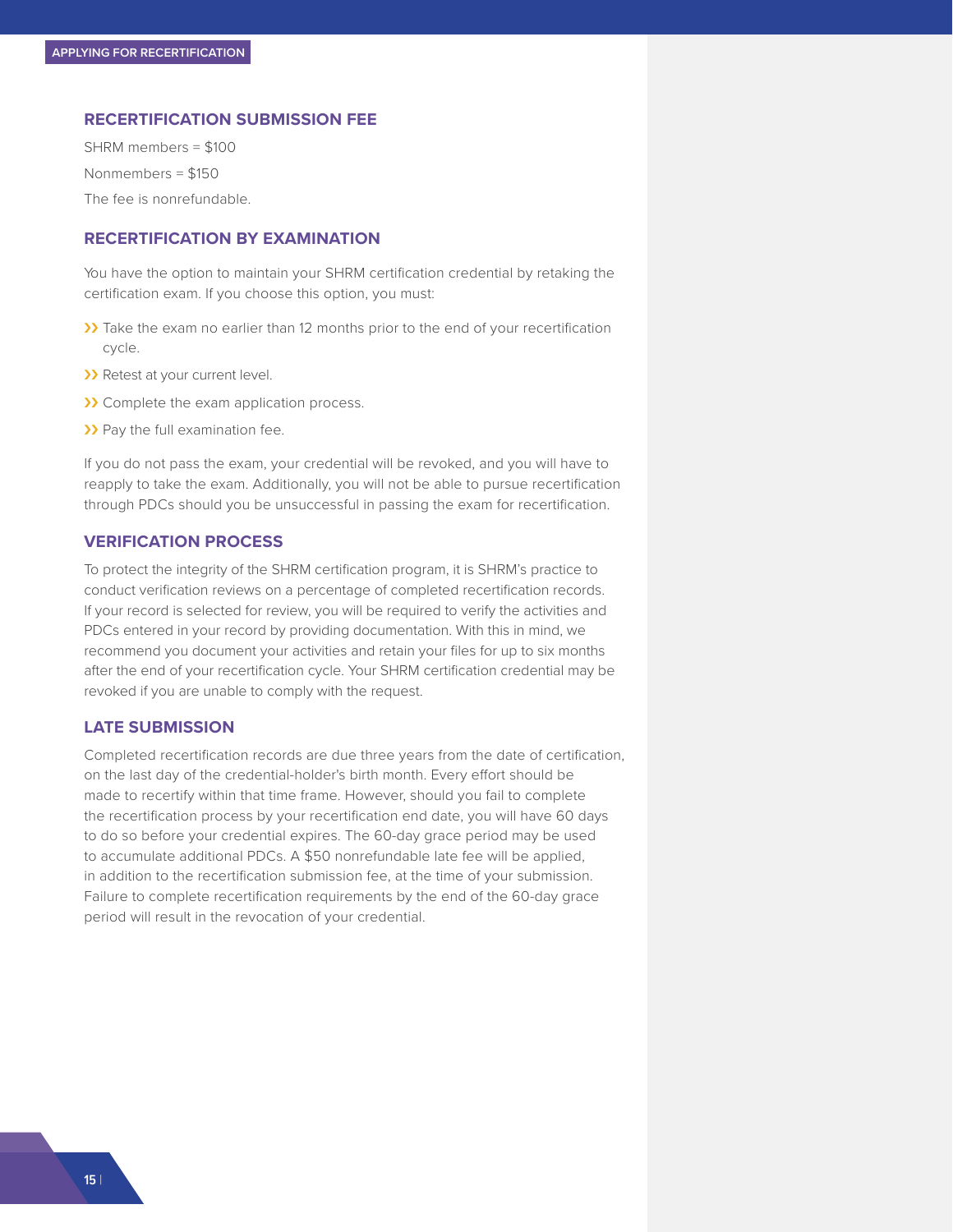#### **HARDSHIP EXTENSION STATUS**

SHRM recognizes that extenuating circumstances may prevent a credentialholder's attainment of 60 PDCs within the 3-year recertification cycle. In those instances, SHRM certification credential-holders may apply for a hardship extension status. To request hardship status, please complete the SHRM certification Recertification Hardship Extension Form, which can be found in the "My Resource" section of the portal. The request must be made at least 30 days before your recertification end date but no earlier than the final year of your recertification cycle. Examples of hardships include, but are not limited to, serious personal illness, serious illness of a family member, long-term unemployment and military deployment.

If your hardship request is approved, your certification may be extended for up to 12 months. During this time, you may not use the credential after your name until you complete your PDC requirements.

#### **EXPIRED STATUS**

SHRM certification credential-holders who do not submit a recertification record by the late submission date, comply with the verification process or complete the required PDCs within an approved hardship extension period will forfeit the right to hold the credential and will no longer be certified. To become certified again, you will be required to begin the process as a new candidate.

#### **RETIRED STATUS**

SHRM certification credential-holders who fully retire from the profession may apply for retired status.

To apply for retired status, please complete and submit the SHRM certification Retired Status Form, which can be found in the "My Resource" section of the portal.

Credential-holders who hold a retired status must add the word "Retired" in parentheses after their earned SHRM-CP or SHRM-SCP designation. A retiredstatus credential-holder will not be required to recertify.

**Note:** Individuals pursuing part-time HR work (for example, consulting or teaching) are not eligible for this status.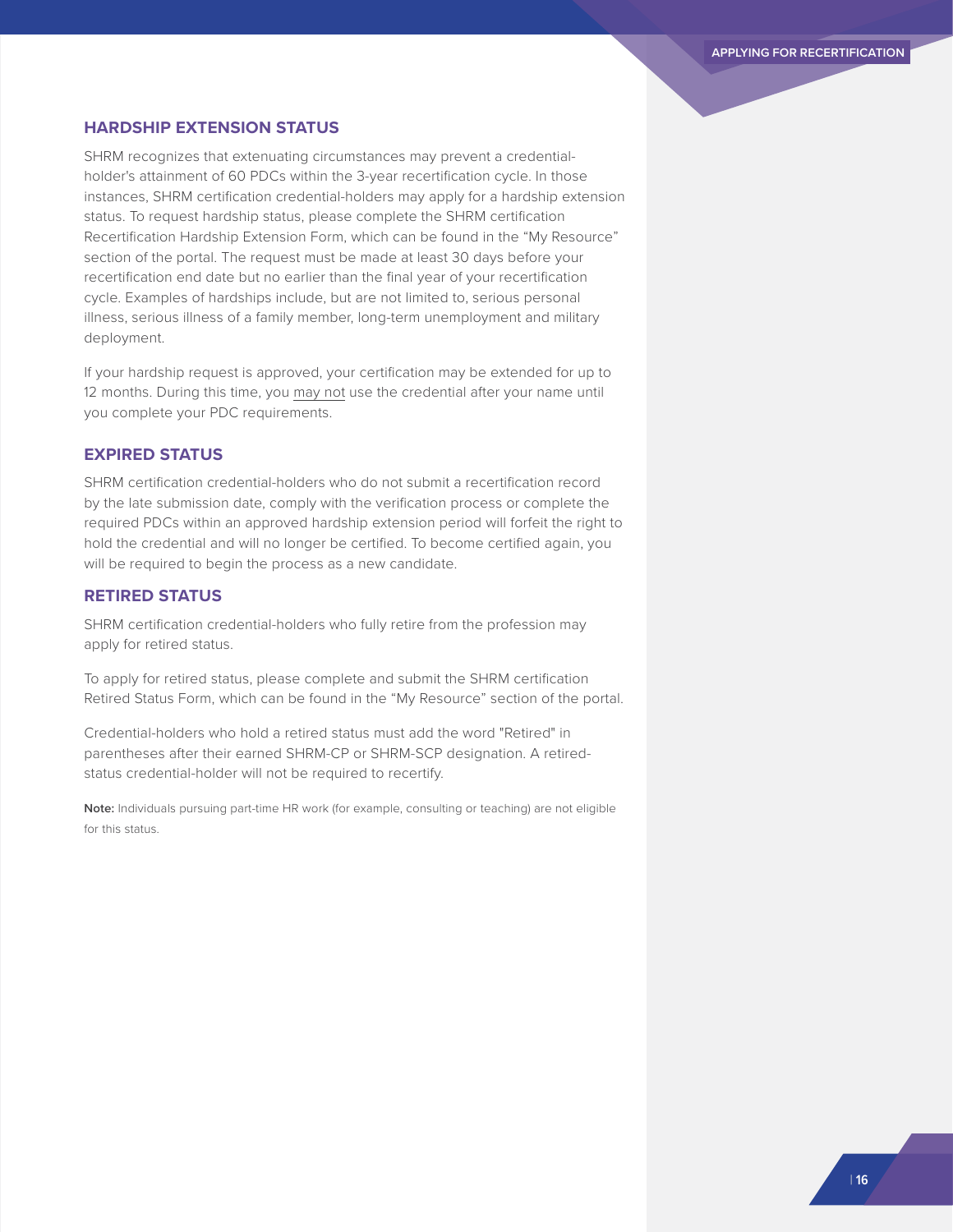### **SHRM CERTIFICATION APP**

|                            | <b>SHRM</b>                                            |          |
|----------------------------|--------------------------------------------------------|----------|
|                            |                                                        |          |
|                            | <b>ACTIVE CERTIFICATION</b>                            |          |
|                            | SHRM-CP<br>04/01/2016 - 10/31/2019                     |          |
| <b>Your Progress</b>       |                                                        |          |
| 60.0 of 60.0 required PDCs |                                                        |          |
| <b>VIEW PDC HISTORY</b>    | <b>ADD EDUCATION PDCS</b>                              |          |
|                            |                                                        |          |
|                            | <b>READY TO RE-CERTIFY</b>                             |          |
| 80.0 PDCs                  | Advance Your Education - Instructor Led                |          |
| 11.0 PDCs                  | Advance Your Education - Self-Directed                 |          |
|                            | Advance Your Organization<br>10.0 of 20.0 maximum PDCs | Ф        |
|                            | $\left\lceil \frac{1}{2} \right\rceil$                 | Settings |

#### **THE SHRM CERTIFICATION APP ALLOWS YOU TO:**

- ›› Easily add your PDCs under the **Advance Your Education** section.
- >> Track all the activities you have already added to your record.
- >> Search and filter approved activities by competency, date and location.
- >> Discover upcoming activities in your area.
- >> Find out when you're ready to apply for recertification.

Search for "SHRM certification" in the App Store on iTunes and the Google Play Store or visit **[shrmcertification.org/app](http://shrmcertification.org/app)** to download.